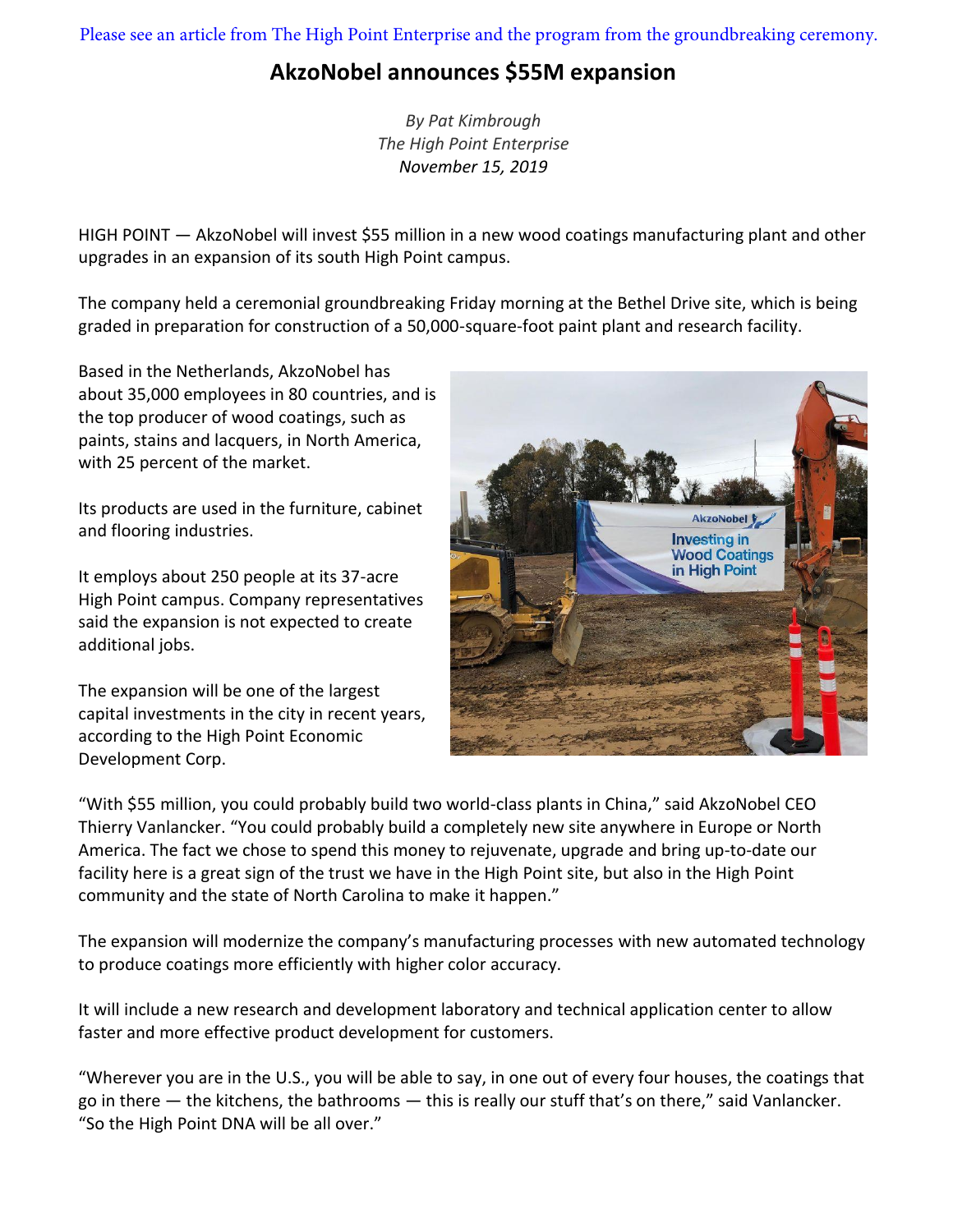

# Celebrating our history Investing in our future

Groundbreaking Agenda Friday, November 15, 2019

**Safety Briefing and Welcome** Doug Barbe, AkzoNobel Integrated Supply Chain Director, Americas

AkzoNobel Global Leader in Paints and Coatings Thierry Vanlancker, AkzoNobel Chief Executive Officer

Investing in North Carolina's Future Anthony M. Copeland, North Carolina Secretary of Commerce

High Point Home Furnishings, Design and Color Capital of the World Simon Parker, AkzoNobel Global Business Director, Industrial Coatings

Embracing Dutch Heritage with American Ingenuity Ard Van Der Vorst, Consul General, Consulate General of the Kingdom of the Netherlands

### AkzoNobel Day in High Point

Jay Wagner, Mayor of The City of High Point

 Accepting proclamation on behalf of site employees: Allan Curry, Lab Formulator, 42 years Mark Hill, Senior Shipping Coordinator, 38 years Terry Biles, Operator 3, 36 years

Breaking New Ground in High Point Shovel Ceremony Doug Barbe, AkzoNobel Integrated Supply Chain Director, Americas